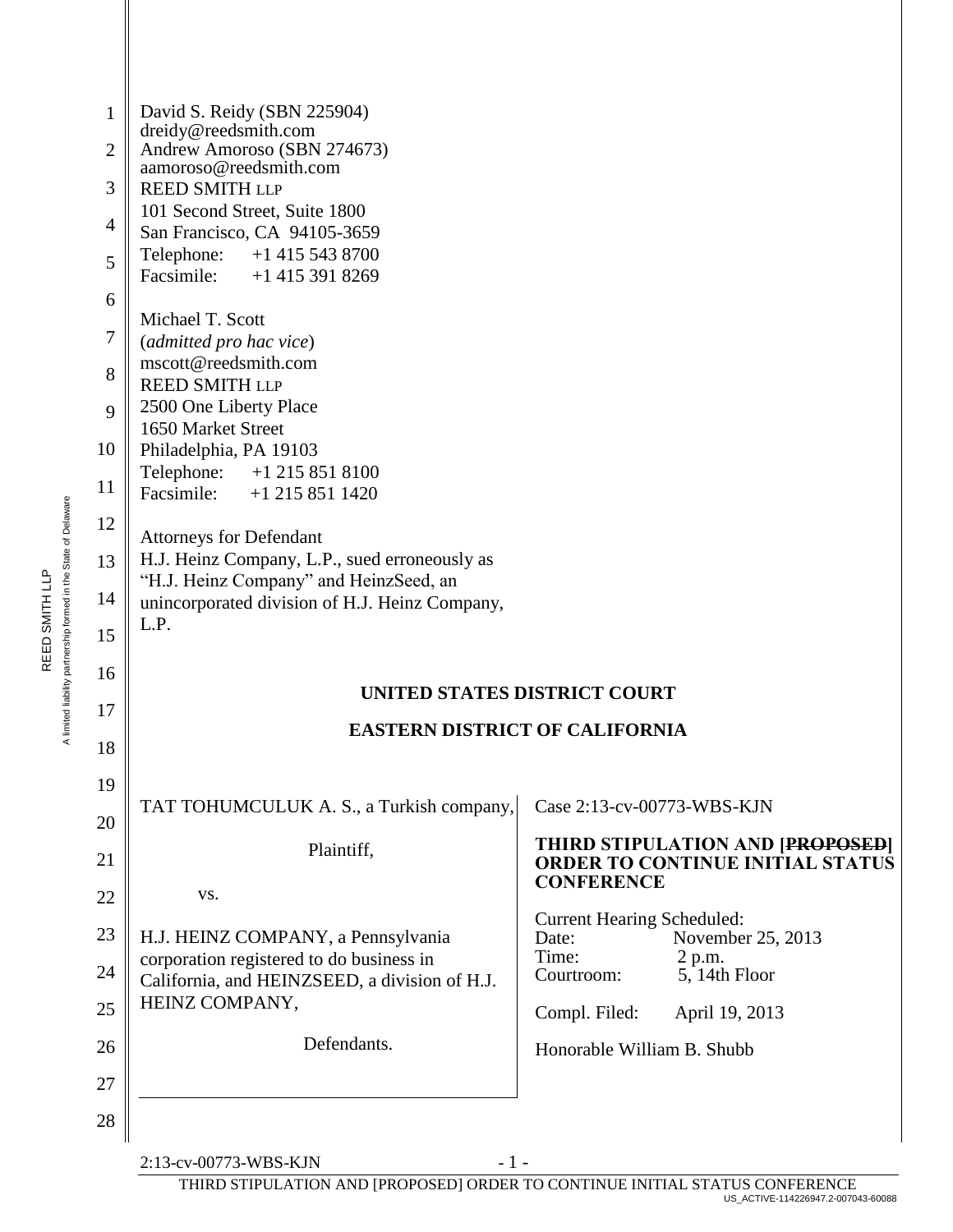| <b>STIPULATION</b>                                                                                  |                                                                            |  |
|-----------------------------------------------------------------------------------------------------|----------------------------------------------------------------------------|--|
| Plaintiffs TAT Tohumculuk A.S. ("Plaintiff") and Defendants H.J. Heinz Company, L.P.,               |                                                                            |  |
| sued erroneously as "H.J. Heinz Company" and HeinzSeed, an unincorporated division of H.J. Heinz    |                                                                            |  |
| Company, L.P. ("Defendants") (collectively, the "Parties") hereby submit, through their undersigned |                                                                            |  |
| counsel of record, the following Stipulation and Proposed Order:                                    |                                                                            |  |
| WHEREAS, on April 22, 2013, this Court issued its Order Re: Status (Pretrial Scheduling)            |                                                                            |  |
| Conference, which set the Status Conference in the above action for July 22, 2013 (Doc. No. 5);     |                                                                            |  |
| WHEREAS, on June 27, 2013, pursuant to the stipulation of the Parties, the Court ordered            |                                                                            |  |
| the Status Conference continued to September 30, 2013 (Doc. No. 20);                                |                                                                            |  |
| WHEREAS, on July 12, 2013, pursuant to the stipulation of the Parties, the Court ordered the        |                                                                            |  |
| Status Conference continued to November 25, 2013 (Doc. No. 22);                                     |                                                                            |  |
| WHEREAS, on October 21, 2013, the Court heard oral argument on Defendants' Motion to                |                                                                            |  |
| Dismiss Plaintiff's First Amended Complaint (Doc. No. 29), and has not yet ruled on Defendants'     |                                                                            |  |
|                                                                                                     | Motion;                                                                    |  |
| WHEREAS, counsel for Defendants and Plaintiff wish to stipulate to move the Status                  |                                                                            |  |
| Conference hearing to a date after the Motion is decided;                                           |                                                                            |  |
| WHEREAS, counsel for Defendants and Plaintiff believe that good cause exists to continue            |                                                                            |  |
| the status conference in order to preserve the time and resources of the Court and the Parties;     |                                                                            |  |
| THEREFORE, IT IS HEREBY STIPULATED between counsel for Defendants and counsel                       |                                                                            |  |
| for Plaintiff that:                                                                                 |                                                                            |  |
|                                                                                                     | The Status Conference currently scheduled for November 25, 2013 at 2:00    |  |
|                                                                                                     | p.m. is continued to a date after the Court rules on Defendants' Motion to |  |
|                                                                                                     | Dismiss Plaintiff's First Amended Complaint.                               |  |
|                                                                                                     |                                                                            |  |
|                                                                                                     | SO STIPULATED.                                                             |  |
|                                                                                                     |                                                                            |  |
|                                                                                                     |                                                                            |  |
|                                                                                                     |                                                                            |  |

A limited liability partnership formed in the State of Delaware A limited liability partnership formed in the State of Delaware REED SMITH LLP REED SMITH LLP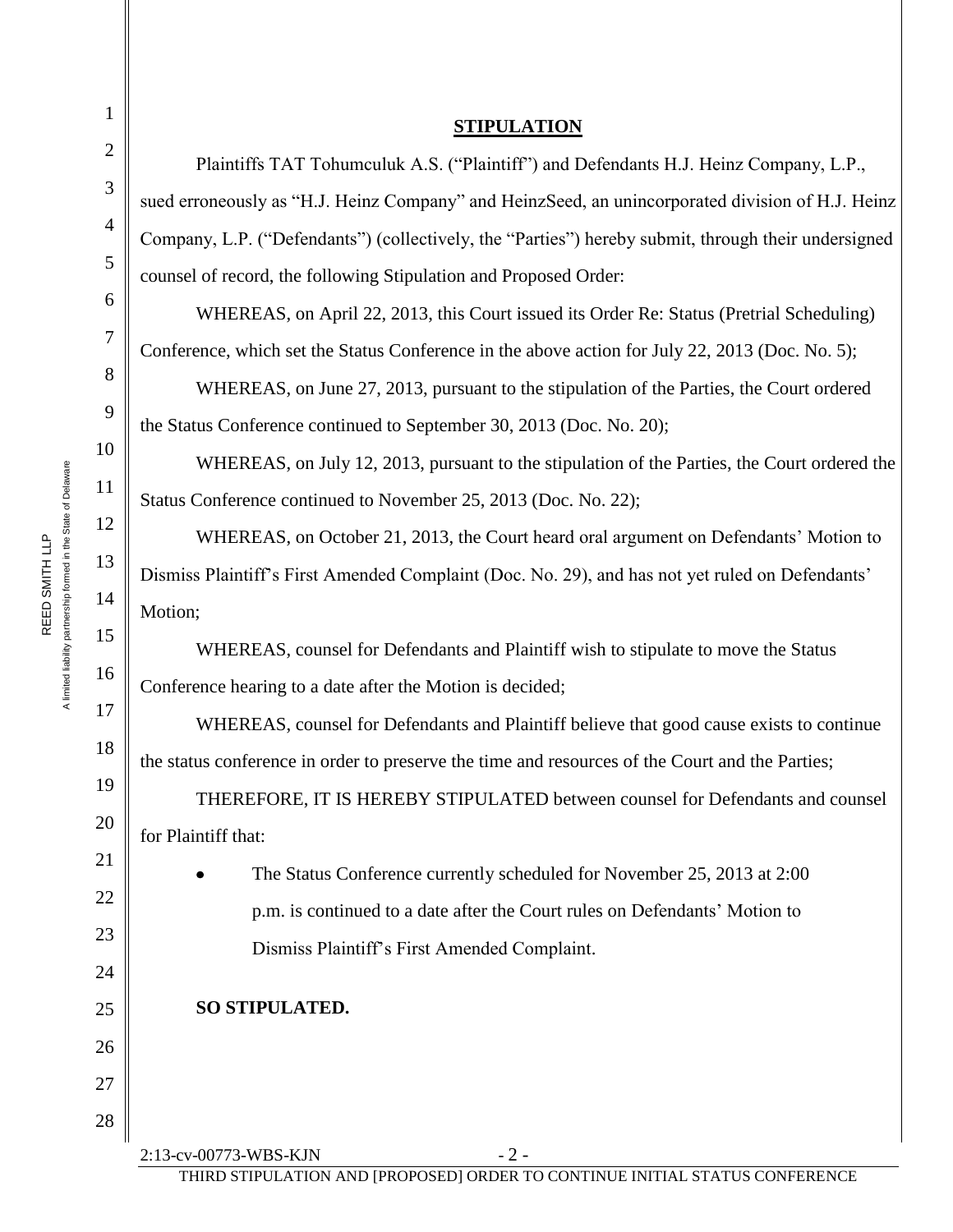

THIRD STIPULATION AND [PROPOSED] ORDER TO CONTINUE INITIAL STATUS CONFERENCE

A limited liability partnership formed in the State of Delaware A limited liability partnership formed in the State of Delaware REED SMITH LLP REED SMITH LLP